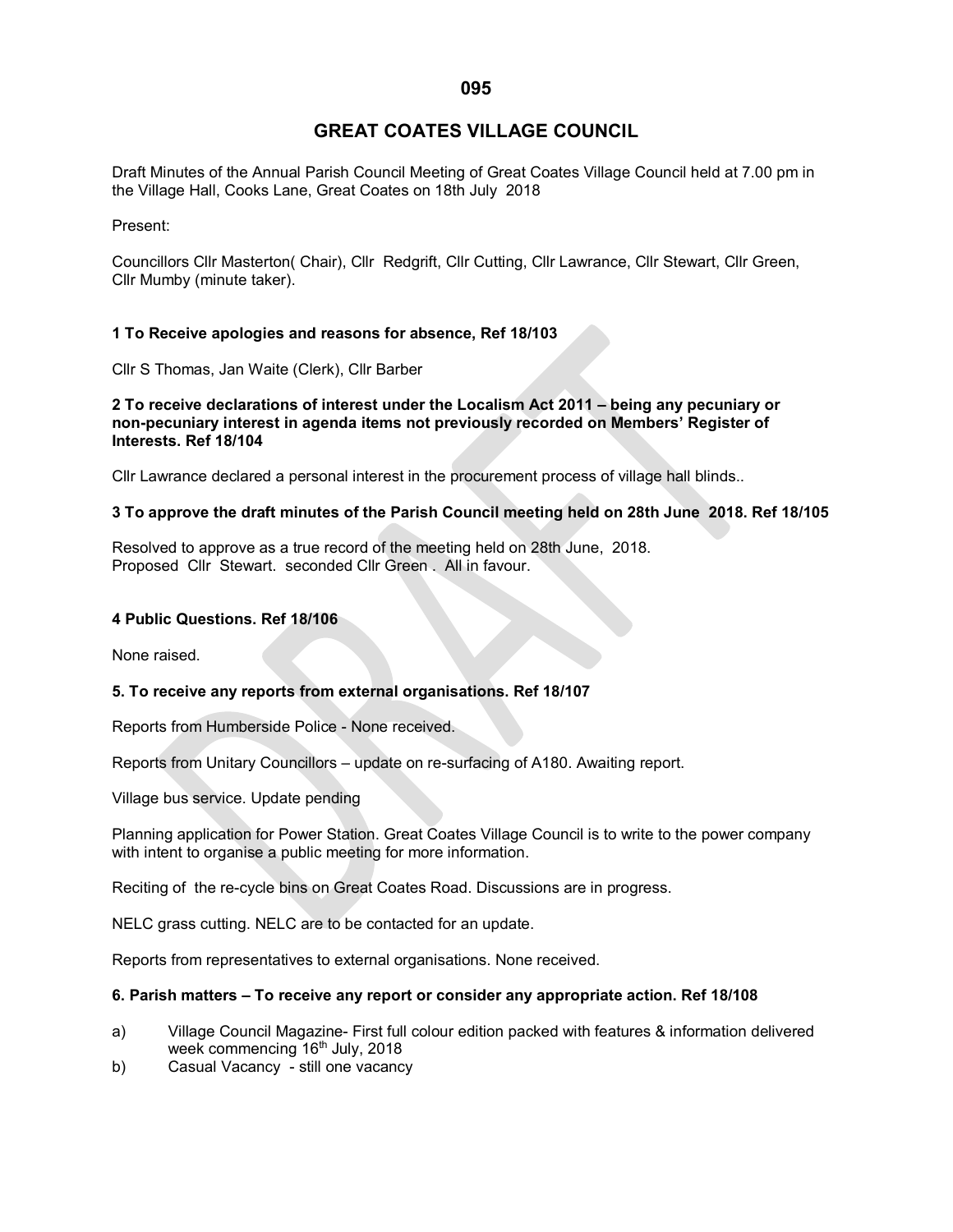c) Grounds and Hall maintenance Defibrillator training

Resolved. Cllr Lawrance to write to Fire Brigade with a view to organise training sessions in the use of the defibrillator for all interested persons.

Laminated posters showing how to use the defibrillator will be posted beside the machine. Proposed. Cllr Masterton, seconded. Cllr Redgrift. All in favour.

Hall blinds. Three quotes received.

Resolved. Cllr Lawrance to approach Freshney Ward to discuss possible funding aid.

Proposed. Cllr Redgrift, seconded. Cllr Masterton. All in favour.

Quote for work on Newbury Avenue. Awaiting further quotes as per standing orders.

New gate sign for the village hall. Awaiting final quote.

- d) Repairs needed to Newbury Ave and Blackthorn Drive notice boards. Quotes are to be obtained for the procurement and erection of new notice boards at the two referenced sites.
- e) planning application for commemoration bench. Waiting for NELC response.
- f) Village Council Website

Resolved. Upon a successful test run of the new Great Coates Village Council web system that the site will be launched on Monday 23rd July, 2018.

Proposed. Cllr Green. seconded, Cllr Masterton. All in favour.

g) Resolved. That all future GCVC meeting agendas are to include the item under the name of "Matters Arising" to capture for discussion / attention up to date issues within the same meeting. Proposed. Cllr. Stewart, seconded, Cllr Green. All in favour.

### **7. Clerk's report. Ref 18/109**

Resolved. During times of absence of the Clerk due to vacation or illness that Clerks email be re-directed to GCVC Chair and Personnel Committee Chair to enable council business to continue as per good practices and, that the booking system for the village hall be handled in the same manner until such time the automated booking system is in operation.

That the internet banking for the Council be made viewable to the Chair to GCVC and Chair of the PC at all times.

Proposed. Cllr Redgrift, seconded, Cllr Lawrance. All in favour

### **8. Finance report. Ref 18/110**

To approve Schedule of Payments

Resolved to approve as a true record. Proposed. Cllr Redgrift, seconded, Cllr Green. All in favour

Update on outstanding hall payments. Updates pending.

### **9. Planning applications and decisions received. Ref 18/111**

Application DM/0491/18/FUL. Under discussion.